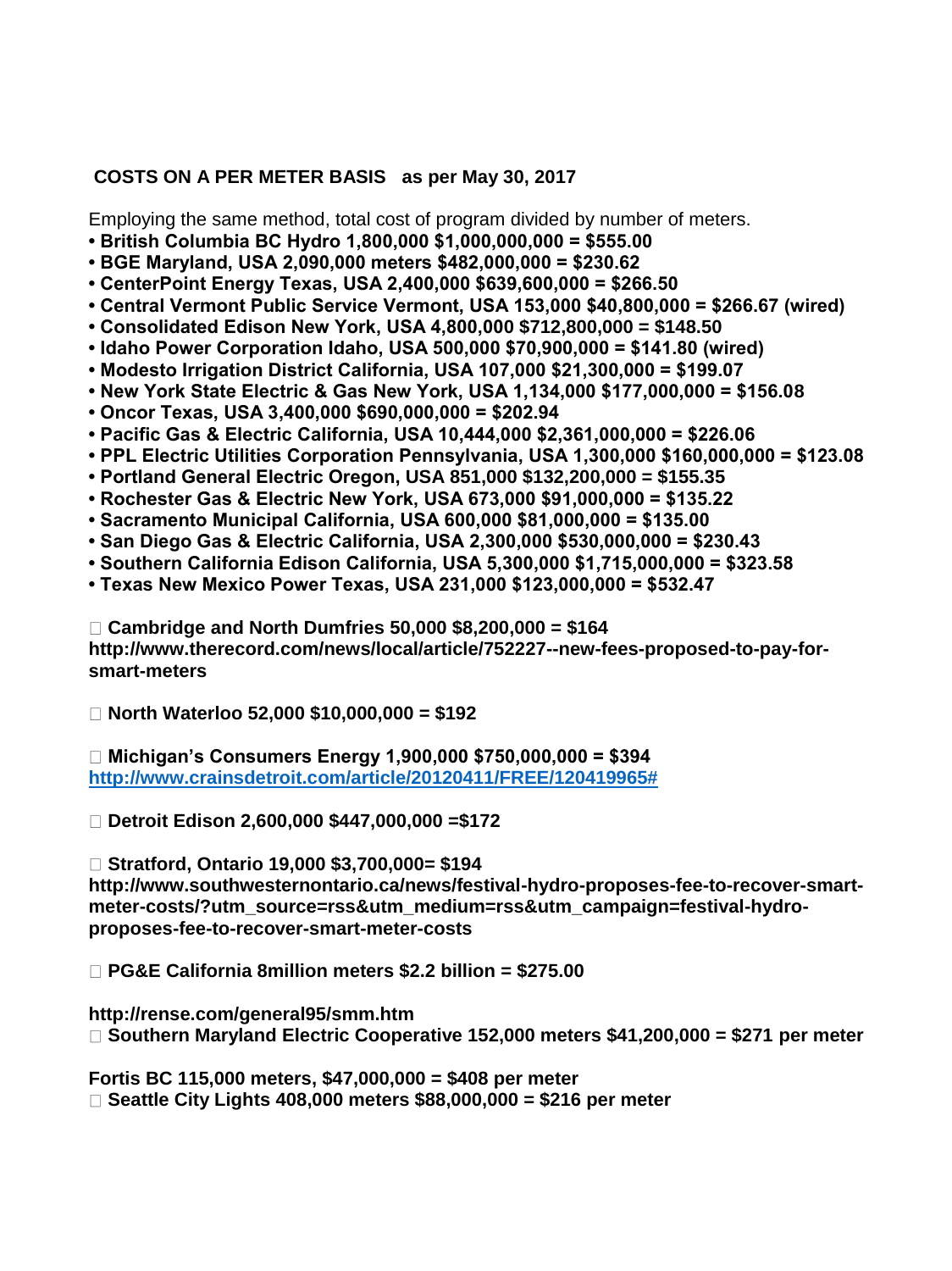## **Naperville, Ill. 57,400 meters \$22,000,000 = \$383 per meter www.dailyherald.com/article/20121009/news/710099875/**

 $\Box$  Ontario. Canada 4.700.000 meters for \$1 billion = \$213 per meter http://www.marsdd.com/2012/10/18/capitalizing-on-ontarios-smart-meter-rollout/

□ Baker City, Oregon, 30,000 meters for \$9 million = \$300 www.bakercityherald.com/Local-News/Going-off-the-grid

 $\Box$  Kauai, Hawaii, 33,000 meters for \$11 million = \$333 http://thegardenisland.com/news/local/kiuc-more-than-halfway-done-installing-smartmeters/article\_869bc224-379f-11e2-ba31-0019bb2963f4.html

 $\Box$  UK 53,000,000 meters for \$17 billion = \$320 per meter http://www.informationweek.com/development/embedded-systems/uk-smart-meter-plan-for-2014-in-disarray/240151551

 $\Box$  Quebec 3,800,000 meters for \$1 billion = \$263 per meter westislandgazette.com/news/story/2013/03/26/hydros-smart-meters-rile-some-homeowners/

 $\Box$  Newark, NJ, 11,825 electric & 9814 water meters for \$11,700,000 = \$540.69 per meter http://www.newarkpostonline.com/news/article\_b06a3dba-d718-11e2-85a8-001a4bcf887a.html

 $\Box$  Braintree, Mass. 16,000 meters, \$3.3 million = \$206.25 per meter http://www.tauntongazette.com/state\_news/x853684803/Smart-meters-hailed-by-some-scornedby-others#axzz2YTcdS6Vm

 $\Box$  Quincy, Mass. 23,000 water meters, \$7.5 million =\$326.08 per water meter http://www.tauntongazette.com/state\_news/x853684803/Smart-meters-hailed-by-some-scornedby-others#axzz2YTcdS6Vm

 $\Box$  Eugene, Org. 88,000 meters, \$26 million = \$295 per meter http://www.registerguard.com/rg/news/local/30139007-75/eweb-meters-smart-metercustomers.html.csp

 $\Box$  Tulsa. Oklahoma 520.000 meters \$120million = \$230.77 per meter http://www.tulsaworld.com/business/energy/utilities-dispute-smart-meter-radiationclaims/article\_653bb7c8-4097-57a2-af36-62f3a4799919.htm

 $\Box$  Saskatchewan (SaskPower) 500,000 meters, \$190 million = \$380 per meterhttp://www.mjtimes.sk.ca/News/Local/2014-07-16/article-3803202/Smart-meter-fires-raiseconcern/1

 $\Box$  Florida Light and Power 4.5 million meters, \$800 million = \$177.78 per meter <http://www.wptv.com/news/state/fpl-smart-meters-coming-to-a-business-near-you>